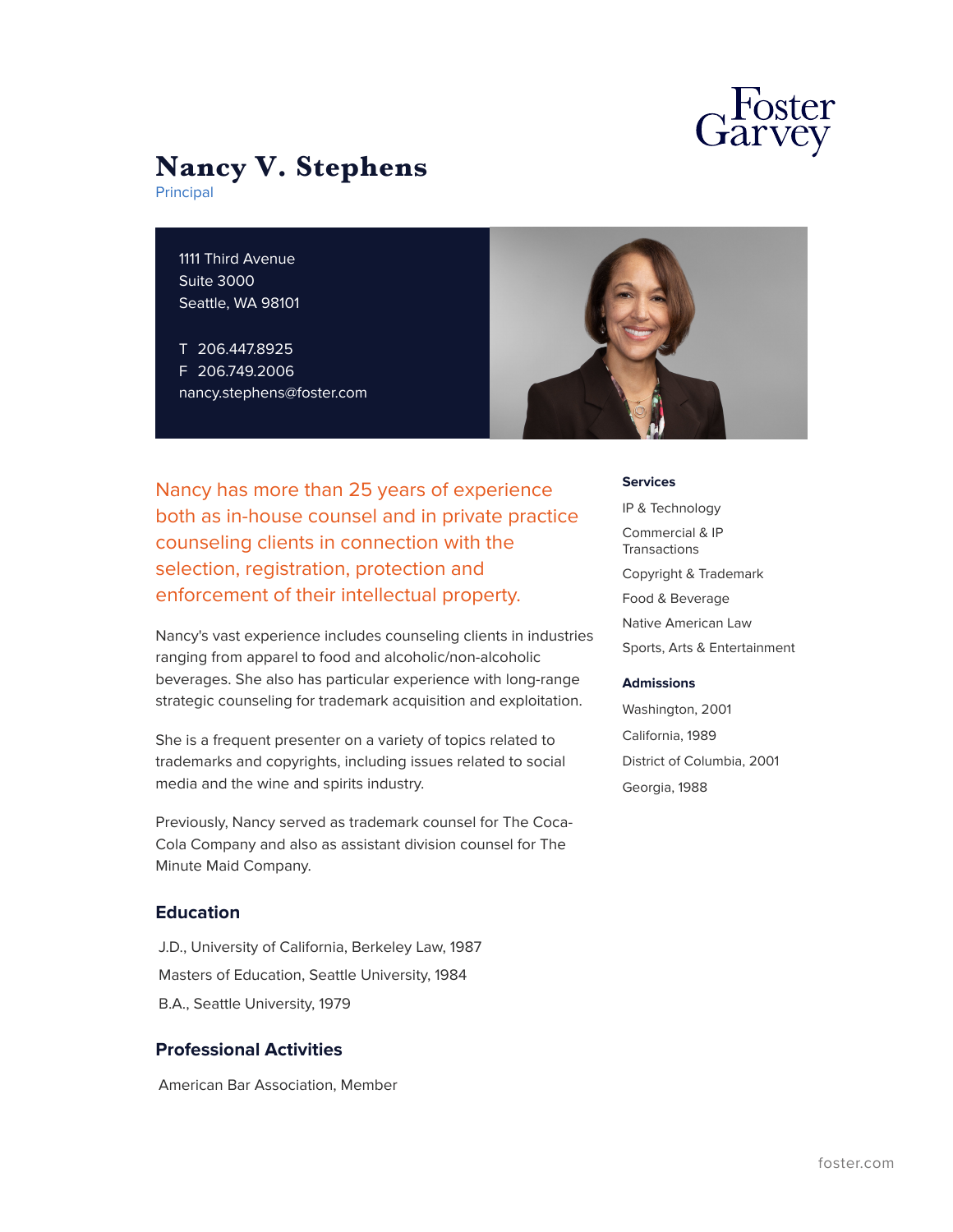# Nancy V. Stephens



American Corporate Counsel Association, Member American Intellectual Property Association, Member California State Bar Association, Member Georgia State Bar Association, Member International Trademark Association, Member Leadership Tomorrow, Graduate, 2003 Loren Miller Bar Association National Bar Association, Member

# **Community Activities**

Foundation House at Northgate, Board Member Youth & Law Forum Seattle, Advisor

#### **News**

Seattle Indian Health Board Research Helps Create Government Task Force for Missing and Murdered American Indians and Alaska Natives *Foster Garvey Newsroom*, 1.7.20

#### **Speaking Engagements**

"Intellectual Property for Artists: Protecting your Art," Washington Lawyers for the Arts Speaking Engagement Virtual Event, 7.29.21

"Trademarks - Gateway to Shopping: A Generalist's Guide to Trademark Practice," Intellectual Property (IP) for the Non-IP Specialist Speaking Engagement September 2019

# **Legal Alerts**

U.S. Supreme Court Invalidates Law Against Offensive Trademarks 6.24.19

# **Publications**

"Trademarks - Gateway to Shopping: A Generalist's Guide to Trademark Practice," Intellectual Property (IP) for the Non-IP Specialist, Washington State Bar Association